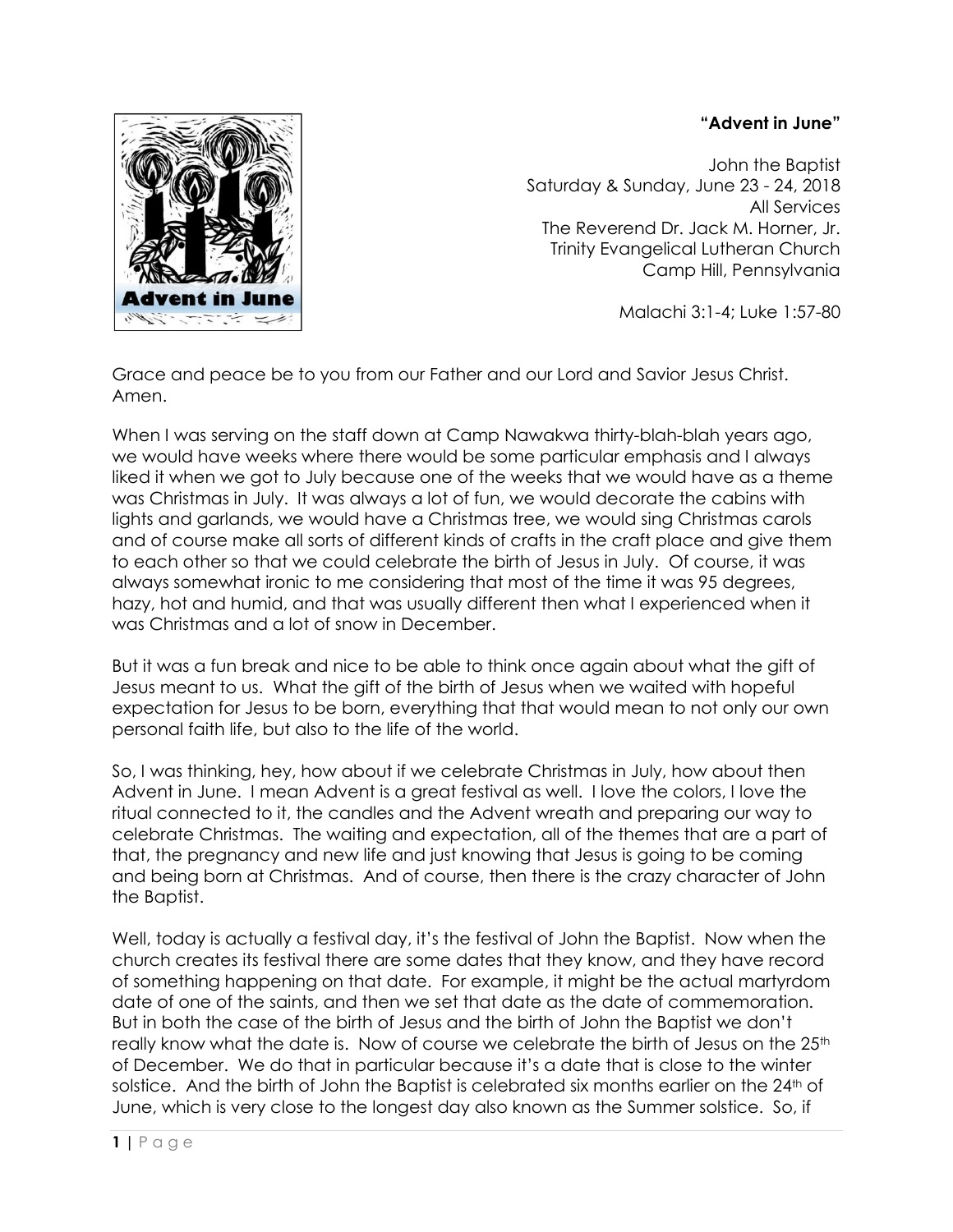you think about it John is born when the days are long, but they are beginning to get shorter. And Jesus is born when the days are short, but they're also dark, but they are beginning to get lighter and longer. And of course, this is a wonderful illustration of the idea of Jesus as the light of the world, bringing light into the darkness. And so, December 25th is a wonderful date for all of us to be able to celebrate the birth of Jesus. And it's also a liturgical calendar reminder you might say, remember what John the Baptist said about Jesus; Jesus must increase, and I must decrease. And we see in our liturgical worship calendar just those sorts of themes happening, Jesus' increase and John's decrease.

In the Bible God has spoken about a prophet coming who would go ahead and prepare the way for the Lord, prepare the way for the promised Messiah. These are things that certainly Zechariah and Elizabeth would have known about, they would have hoped for and prayed for. They would have believed and longed for this finally coming to pass and now they were all coming true.

In the Old Testament, God had made a covenant with Abraham and Isaac and Jacob and promised such a Savior to come to the people. And now in the fullness of time Elizabeth who is much older and has been unable to bear children is now going to experience the fulness of that promise. She had dreamed of motherhood, but it had only been for her a dream, but now finally she was able to experience it. All of those years she had lived in hope that perhaps she might become a mother and now finally it was being fulfilled by the promise of the angel. She had experienced God's mercy and had given birth to a son. She had finally realized that children were a blessing from God as now she became a mother. And John the Baptist's father, Zechariah, gave voice to that blessing that this elderly couple were now experiencing. Previously he had been unable to speak, punishment for doubting that this this could even happen, but now he gives this beautiful poetic poem that is often sung at morning prayer and it's called *The Benedictus or Benedictor,* which means *blessing.*

> *Blessed be the Lord, the God of Israel! He has come to his people and set them free. He has raised up for us a mighty Savior, Born of the house of his servant David. Through his holy prophets he promised he would save us from our enemies, from the hands of all who hate us. He promised to show mercy to our ancestors and to remember his holy covenant. This was the oath that he swore to our father Abraham To set us free from the hands of our enemies Free to worship him without fear, Holy and righteous all the days of our life.*

Holy and righteous all of the days of our life. Don't we yearn for that holiness, don't we pray for that righteousness, after all, don't we want things to be right? For the world to